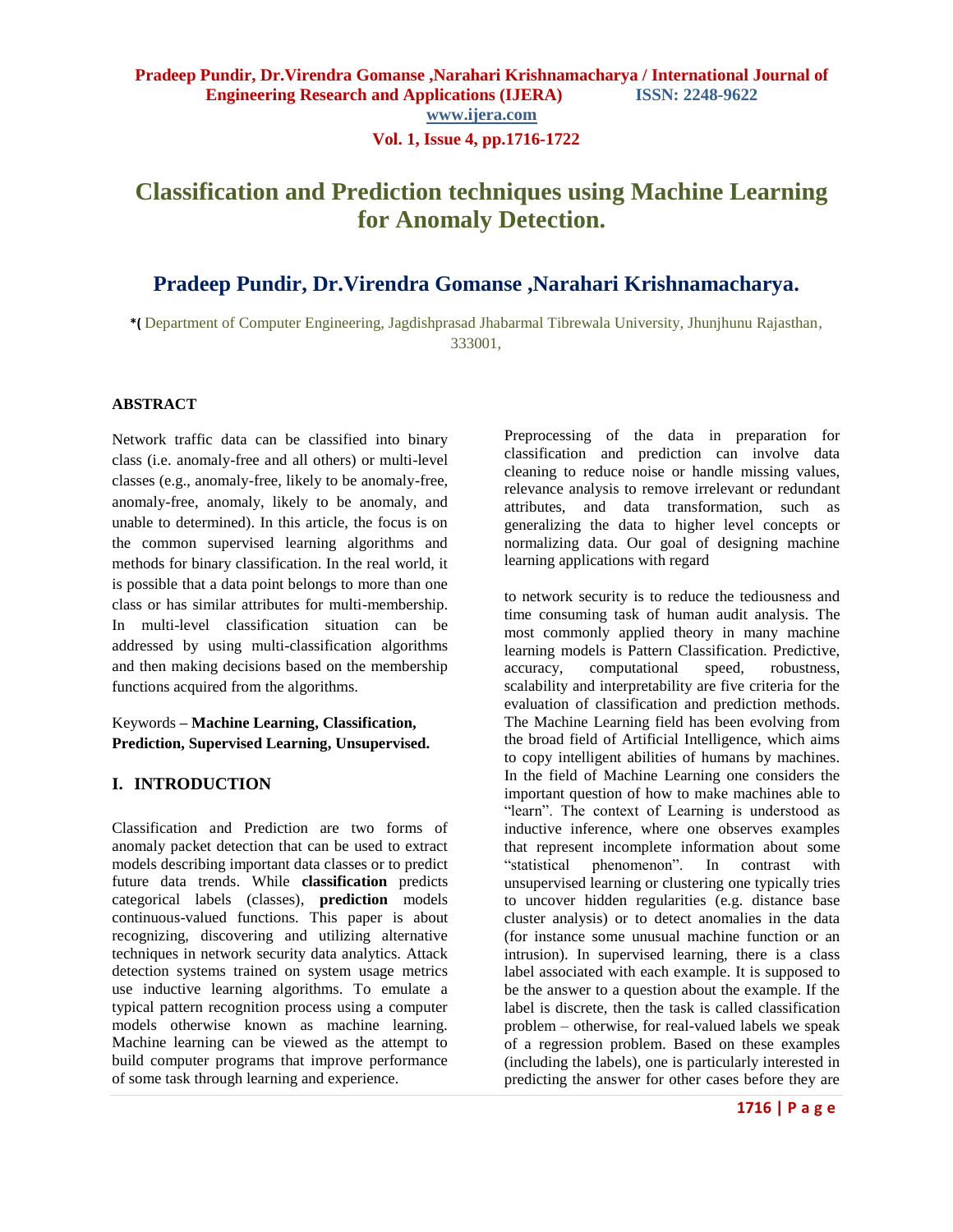# **Vol. 1, Issue 4, pp.1716-1722**

explicitly observed. Hence, learning is not only a question of remembering but also of generalization to unknown cases.

## **1.1 Theory of Machine Learning**

What exactly is machine learning? The Machine Learning field evolved from the broad field of Artificial Intelligence, which aims to mimic intelligent abilities of humans by machines. In the field of Machine Learning one considers the important question of how to make machines able to "learn". Learning in this context is understood as inductive inference; where one analyzes examples that represent incomplete information about some "statistical phenomenon".

In contrast with unsupervised learning or clustering one typically tries to uncover hidden regularities (e.g. distance base cluster analysis)or to detect anomalies in the data (for instance some unusual machine function or an intrusion).

In supervised learning, there is a class label associated with each example and is supposed to be the answer to a question about the example. If the label is discrete, then the task is called classification problem – otherwise, for real-valued labels we speak of a regression problem.

Based on the examples (including the labels), one is particularly interested in predicting the answer for other cases before they are explicitly observed. Hence, learning is not only a question of remembering but also of generalization to unknown cases. In machine learning, computer algorithms (learners) attempt to automatically distill knowledge from example data. This knowledge can be used to make predictions about novel data in the future and to provide insight into the nature of the target concepts. Applied to network security and intrusion detection, this means that a computer would learn to classify alerts into incidents and non-incidents. A possible performance measure for this task would be the accuracy with which the machine learning program classifies the instances correctly. The training experiences could be labeled instances. All of these will be elaborated on in subsequent sections.

# **1.1.1 Advantages of Machine Learning**

First of all, for the classification of network security incidents, a vast amount of data has to be analyzed containing historical data. It is difficult for human beings to find a pattern in such an enormous amount of data. Machine Learning, however, seems wellsuited to overcome this problem and can therefore be used to discover those patterns. Also an analyst's knowledge is often implicit, and the environments are dynamic. As a consequence, it is very hard to program IDS using ordinary programming languages that require the formalization of knowledge. The adaptive and dynamic nature of machine learning makes it a suitable solution for this situation. Third, the environment of an IDS and its classification task highly depends on personal preferences. The suspicious traffic on the network may seem to be an incident in one environment may be normal in other environments. This way, the ability of computers to learn enables them to know someone's "personal" (or organizational) preferences, and improve the performance of the IDS, for this particular environment

# **1.2 Machine Learning Categories**

Machine learning can be divided in two categories; **supervised** and **unsupervised** machine learning algorithms.

In supervised learning, the input of the learning algorithm consists of examples (in the form of feature vectors) with a label assigned to them. The objective of supervised learning is to learn to assign correct labels to new unseen examples of the same task. As shown in Figure 1.1, a supervised machine learning algorithm consists of three parts: A learning module, a model and a classification module.

The learning module constructs a model based on a labeled training set. This model consists of a function that is built by the learning module, and contains a set of associative mappings (e.g. rules). These mappings, when applied to an unlabeled test instance, predict labels of the test set. The prediction of the labels of the test set is done by using the classification module.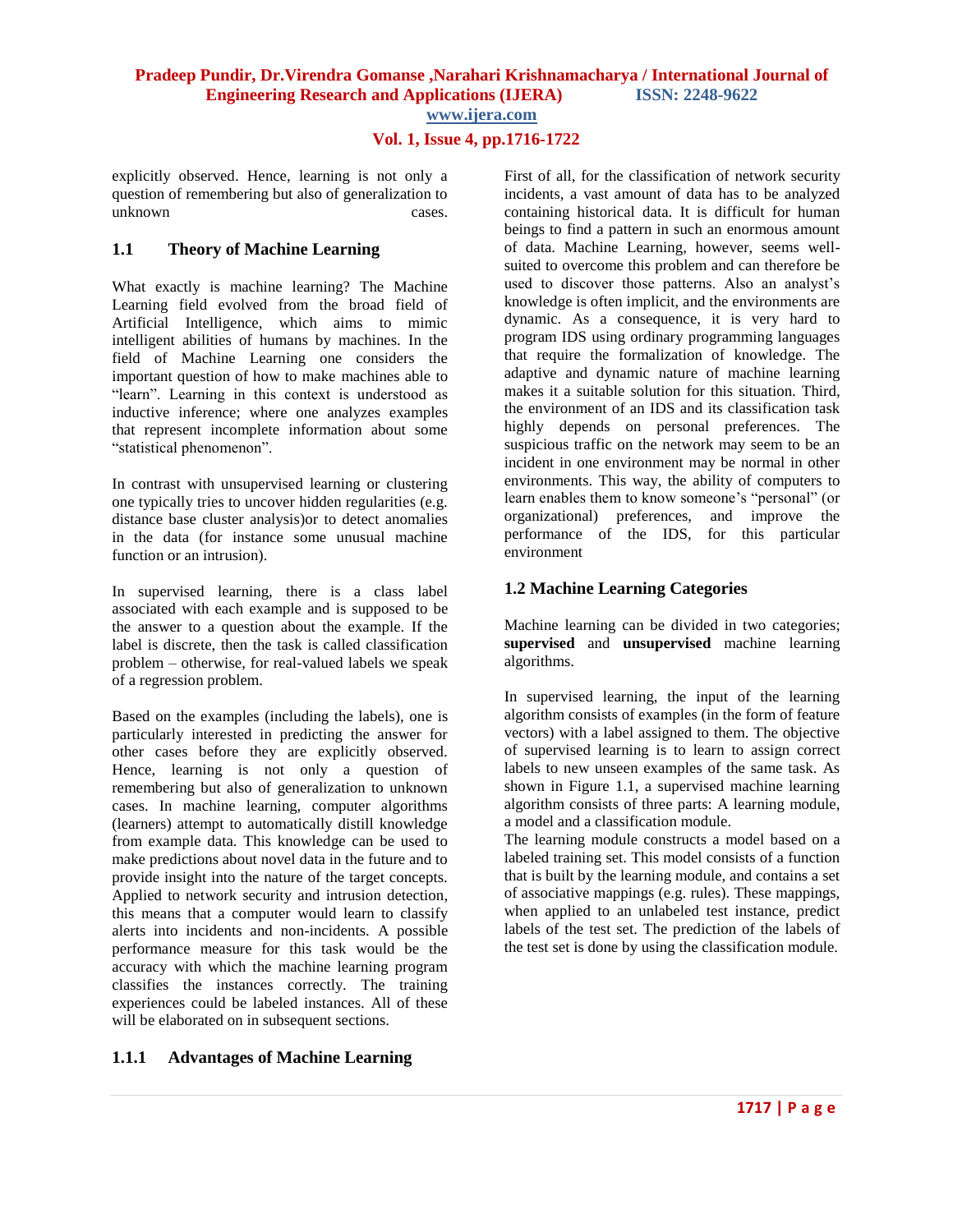# **Vol. 1, Issue 4, pp.1716-1722**



#### **1.2.1 Supervised Learning**

Classification is an important task in Machine Learning, which is also referred to as pattern recognition, where algorithms are researched and build which are capable of automatically constructing methods for distinguishing between different exemplars, based on their differentiating patterns. A pattern could be given a name as it is an entity that could be vaguely defined and is also classified as "the opposite of chaos". There are different examples of patterns such as human faces, text documents, handwritten letters or digits, EEG signals, and the DNA sequences that may cause a certain disease. A pattern is defined by its features. These are the characteristics of the examples for a given problem. For instance, in a face recognition task some features could be defined as the color of the eyes or the distance between the eyes. Thus, the input to a pattern recognition task can be viewed as a twodimensional matrix, whose axes are the examples and the features.

Pattern classification tasks are often divided into several sub-tasks such as:

- Data collection and representation.
- Feature selection and Reduction.
- Classification.

Mostly problem-specific statements are described under Data collection and representation. Therefore it is difficult to give general statements about this step of the process. Invariant features should be identified broadly and categorically which defines the differences. Feature selection and feature reduction attempt to reduce the dimensionality for the

remaining number of feature steps of the task. Finally, the classification phase of the process finds the actual mapping between patterns and labels (or targets). In many applications the second step is not essential or is implicitly performed in the third step.

# **Predicted Tes1.2.2 Unsupervised Learning**

In contrast to supervised learning, in unsupervised learning the machine simply receives inputs, but obtains neither supervised target outputs, nor rewards from its environments. Unsupervised algorithms learn from unlabeled examples. Unsupervised learning can be thought of as finding patterns in the data and beyond what would be considered pure unstructured noise. The objective of unsupervised learning may be to cluster examples together on the basis of their similarity. Supervised learning methods will be used in this paper.

## **1.2.3 Eager Learning**

Another distinction between types of machine learning is the one between eager and lazy learning. Eager learning is a form of supervised learning, which means that there is a learning module, a model and a classification module, as shown in Figure 1.1. Eager learning algorithms invest most of their effort in the learning phase. They construct a compact representation of the target function by generalizing from the training instances. Classification of new instances is usually a straightforward application of simple learned classification rules that employ the eager learner's model. A method is called eager when it generalizes beyond the training data before observing a new query, committing at training time to the network structure and weights that (i.e. the model) define its approximation to the target function.

#### **1.2.3.1 Rule Induction**

Rule induction is one of the types of eager learning. During the learning phase, rules are induced from the training sample, based on the features and class labels of the training samples. The goal of rule induction is generally to induce a set of rules from data that captures all generalizable knowledge within that data, and that is as small as possible at the same time. The rules that are extracted during the learning phase can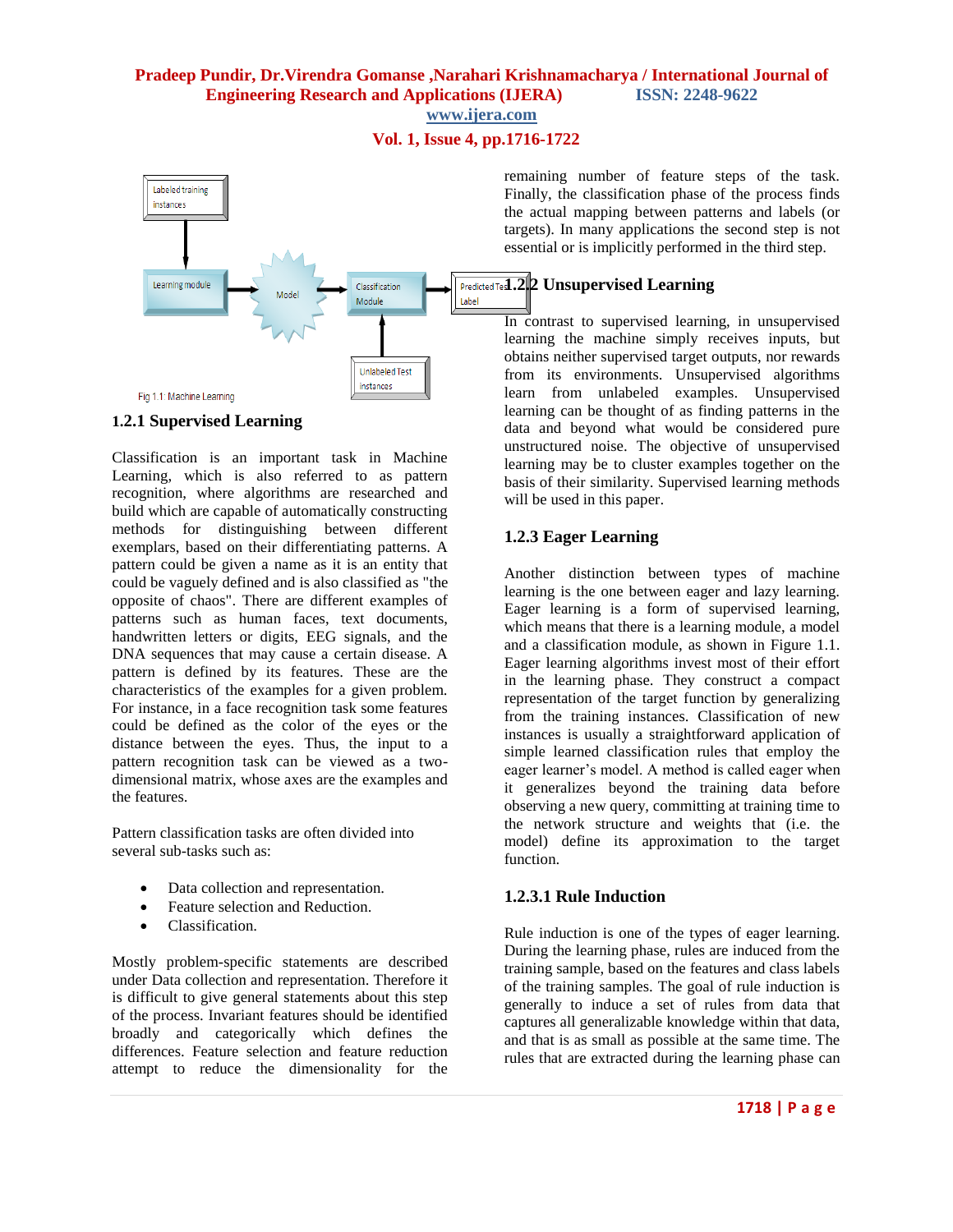# **Vol. 1, Issue 4, pp.1716-1722**

easily be applied during the classification phase when new unseen test data is classified.

Rule induction has lots of advantages. First of all, the rules that are extracted from the training sample are easy to understand for human beings. The rules are simple if-then rules and the rule learning systems outperform decision tree learners on many problems. A major disadvantage of rule induction, however, is that it scales relatively poorly with the sample size, particularly on noisy data.

## **1.2.4 Lazy Learning**

Next to eager learning, there is also lazy learning as a form or variant of supervised learning. Lazy, instance based, exemplar-based, memory-based, case-based learning or reasoning are defined as memory-based learning algorithms. The reason for calling certain machine learning methods lazy is because they defer the decision of how to generalize beyond the training data until each new query instance is encountered. A key feature of lazy learning is that during the learning phase, all examples are stored in memory and no attempt is made to simplify the model by eliminating noise, low frequency events, or exceptions. The learning phase of a lazy learning algorithm consists simply of storing all encountered instances from a training set in memory. During the classification phase search for the optimal hypothesis takes place. A memory-based learning algorithm searches for the best matching instance or more generically a set of the k best matching instances in memory on being presented with a new instance during the classification phase. The algorithm takes the majority class and the instances in the set are then labeled as belonging to the class of the new instance after having found such a set of k best-matching instances. Pure memory-based learning algorithms implement the classic k -nearest neighbor algorithm.

A learning algorithm should not forget any information contained in the learning material in order to learn task successfully and it should not abstract from the individual instances. Computational optimizations of memory-based learning can be attained by replacing them by instance types and forgetting instance tokens as the memory that needs to be searched may become considerably smaller. A major disadvantage of lazy learning, however, is that noise in the training data can harm accurate

generalization. Overall, lazy algorithms have lower computational costs than eager algorithms during training whilst they typically have greater storage requirements and often have higher computational costs when answering requests.

# **1.2.5 Hybrid Learners**

Combination of k-NN classifier and rule induction generates hybrid learners. The reason for constructing hybrids is the difference in properties between memory-based learning and eager learning. Memorybased learners put time in the classification phase, whereas eager learners invest their time in the learning phase. Combining eager and lazy learners into hybrids; will produce machine learners that put effort in both the learning phase and the classification phase. This leads to the expectation that this double effort will be repaid with improved performance. The hybrid will use both the global hypothesis as induced by rule induction, as well as the local hypothesis created during memory-based learning.

The hypothesis then exists that combining the efforts in the learning task of eager learners with the efforts of the lazy learners' classification task will increase the accuracy with which incidents are predicted. Combining memory-based learning with eager learning into a hybrid may improve the generalization performance of the classifier. On the other hand, one of the draw-backs of eager learning is its insensitivity, by its generalization. By combining the learning module of an eager learner with the classification module, the results of the classification task of incidents should improve using hybrid machine learning.

# **1.3 Classification Algorithms**

Although Machine Learning is a relatively young field of research, there are a myriad of learning algorithms that can be mentioned in this section but only six methods that are frequently used in solving data analysis tasks (usually classification) are discussed. The first four methods are traditional techniques that have been widely used in the past and work reasonably well when analyzing low dimensional data sets with not too few labeled training examples. Two methods Support Vector Machines & Boosting that have received a lot of attention in the Machine Learning community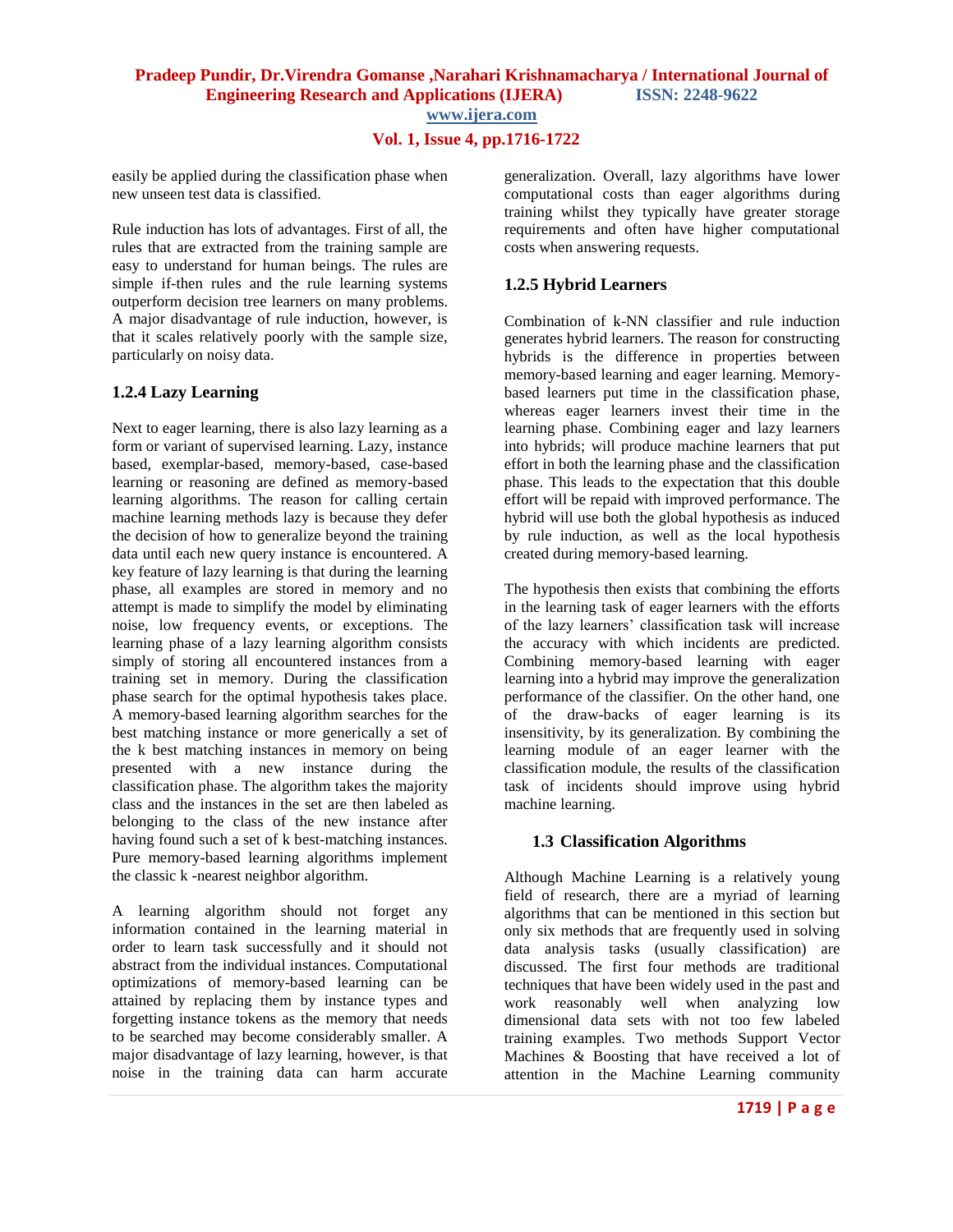**www.ijera.com**

# **Vol. 1, Issue 4, pp.1716-1722**

recently will also be given a prominent mention. The advantages of Support Vector Machines & Boosting over traditional methods are that they are able to solve high-dimensional problems with very few examples quite accurately and also work efficiently when examples are huge (for instance several hundred thousands of examples).

# **1.3.1 k-Nearest Neighbor**

One of the best known instance based learning algorithm is the k-Nearest Neighbor (k-NN). In pattern recognition, the k-nearest neighbor algorithm (k-NN) is a method based on learning by analogy, that is, by comparing given test sample with training samples that are similar to it. The training samples are described by n attributes. Each sample represents a point in n-dimensional pattern space. When given an unknown sample, K-NN searches the pattern space for the k-training samples that are closest training examples in the feature space. It is a type of lazy learning where the function is only approximated locally and all computation is deferred until classification. The key idea of k nearest neighbor algorithm is that the properties of any particular input point are likely to be similar to those of points in the neighborhood of input point (k is a positive integer, typically small). The object is simply assigned to the class of its nearest neighbor when  $k=1$ .

Here the k points of the training data closest to the test point are found, and a label is given to the test point by a majority vote between the k points. As was described earlier, the most important phase for a lazy learner is the classification phase. As a model of the target function k-NN algorithm uses all labeled training instances. During the classification phase, k NN uses a similarity-based search strategy to determine a locally optimal hypothesis function. Test instances are compared to the stored instances and are assigned the same class label as the k most similar stored instances. Since this method is highly intuitive, simple and low classification errors, but the disadvantage is; it is computationally expensive and requires a large memory to store the training data.

# **1.3.2 Linear Discriminant Analysis (LDA)**

LDA computes a hyper plane in the input space that minimizes the within class variance and maximizes the between class distance. Even with large data sets it can be efficiently computed but often a linear separation is not sufficient. Nonlinear extensions using kernels exist, however it is difficult to apply to problems with large training sets.

# **1.3.3 Decision Trees**

Decision Tree is another intuitive class of classification algorithms. Each algorithm uses an attribute selection measure to select the attribute tested for each non-leaf node in the tree. Classification problem are solved by these algorithms I which they repeatedly partitioning the input space, so as to build a tree whose nodes are as pure as possible (that is, they contain points of a single class). Classification of a new test point is achieved by moving from top to bottom along the branches of the tree, starting from the root node, until a terminal node is reached. Decision trees are simple yet effective classification schemes for small datasets. The computational complexity scales unfavorably with the number of dimensions of the data. Large datasets tend to result in complicated trees, which in turn require a large memory for storage. Pruning algorithms attempt to improve accuracy by removing tree branches reflecting noise in the data. Early decision tree algorithms typically assume that the data are memory resident. Several scalable algorithms such as SLIQ, SPRINT and Rain-Forest, have been proposed to address pattern classification.



# **1.3.4 Artificial Neural Networks**

Neural networks are perhaps one of the most commonly used approaches in data classification. They are non-linear predictive models that learn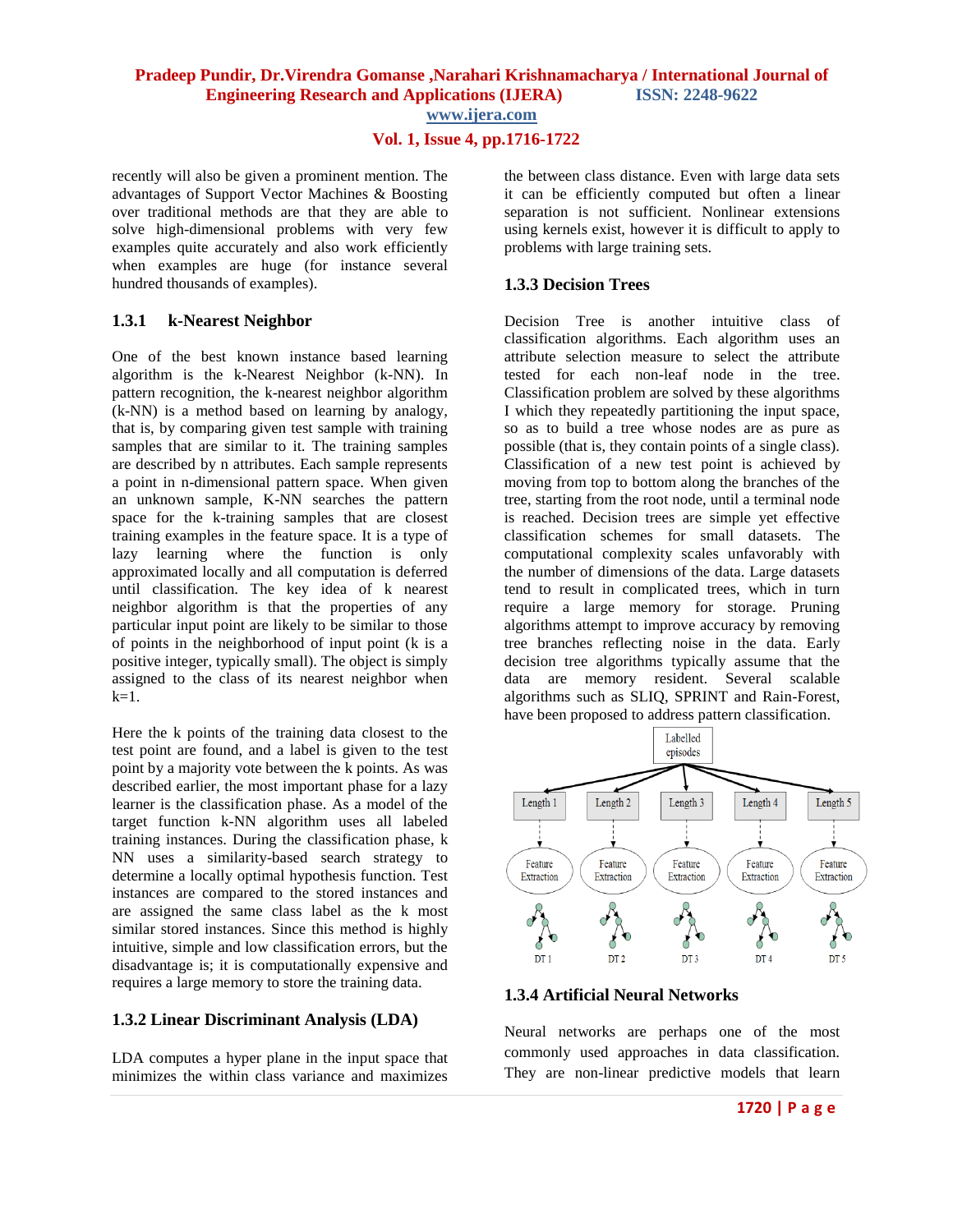## **Vol. 1, Issue 4, pp.1716-1722**

through training and look like biological neural networks in structure. Neural networks are a computational model inspired by the connectivity of neurons in animate nervous systems. A further boost to their popularity came with the proof that they can approximate any function mapping via the Universal Approximation Theorem. A simple scheme for a neural network is shown in Figure 1.2. Each circle denotes a computational element referred to as a neuron, which computes a weighted sum of its inputs, and possibly performs a nonlinear function on this sum. Any function can be identical if the function is computed by the network (specifically a mapping from the training patterns to the training targets), provided enough neurons exist in the network and proper training examples are provided.



Inputs

**Figure 1.3:** Many of these technologies have been in use for more than a decade in specialized analysis tools that work with relatively small volumes of data. These capabilities are now evolving to integrate directly with industry-standard data warehouse and OLAP platforms.

#### **1.4 Maximum Margin Algorithms**

Statistical Learning Theory is one of the theoretical foundation on which Machine Learning depends as it provides conditions and guarantees for good process of formulating general concepts by abstracting common properties of instances (known as generalization) of learning algorithms. A practical result of generalization theory is maximum margin classification techniques as they have emerged in last decades. The margin is the distance of the example to the separation boundary and a maximum margin classifier generates decision boundaries with large

margins to almost all training examples is the role of maximum margin algorithm.. The two most widely studied classes of maximum margin classifiers are Support Vector Machines (SVMs) and Boosting.

#### **1.4.1 Support Vector Machines**

Single Layer networks have a simple and efficient learning algorithm, but have very limited expressive power as they can learn only linear decision boundaries in the input space. Multilayer networks, on the other hand are much more expressive as they can represent general non linear functions but are very hard to train because of the abundance of local minima and the high dimensionality of the weight space. Support Vector Machines (SVM) is a new method for the classification of both Linear and no linear data.

SVM is an algorithm that works as follows; It uses a nonlinear mapping to transform the original training data into a higher dimension. Given a training sample, the support vector machine constructs a hyperplane as the decision surface in such as way that the margins of separation between positive and negative examples is maximized. Within this new  $if \ge 0.5 \Rightarrow Yes$  dimension it searches for the linear optimal  $\mathbf{f} \sim 0.5 \Rightarrow M\text{o}$  separating hyperplane (that is, a "decision boundary" separating the samples of one class from another). Mapping to a sufficiently high dimension with an appropriate non linear examples, hyperplane is always used to separate data from two classes. SVM finds this hyperplane using support vectors ("essential" training samples) and margins (defined by the support vectors).

#### **1.4.2 Boosting**

In boosting, weights are assigned to each training samples. A series of k classifiers is iteratively learned. After a classifier is learned, the weights are updates to allow the subsequent classifier, to pay more attention to the training samples that were misclassified by first classifier. The final boosted classifier combines the votes of each individual classifier, where the weight of each classifier's vote is a function of it accuracy. The boosting algorithm can be extended for the prediction of continuous values.